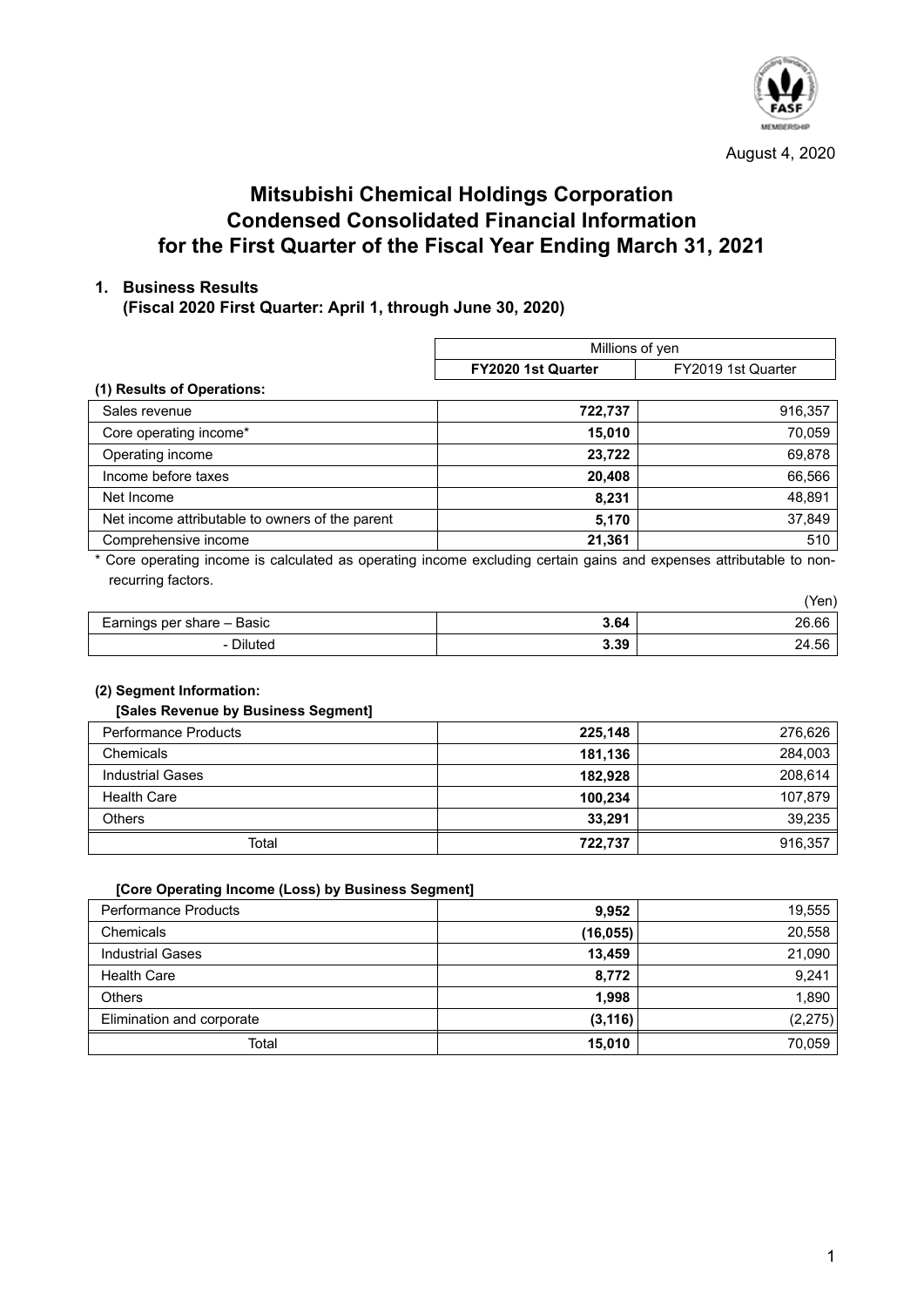|                                                                             | Millions of yen     |                      |
|-----------------------------------------------------------------------------|---------------------|----------------------|
|                                                                             | As of June 30, 2020 | As of March 31, 2020 |
| (3) Financial Position:                                                     |                     |                      |
| Total assets                                                                | 5,134,657           | 5.132.149            |
| Total equity                                                                | 1,447,155           | 1.450.829            |
| Equity attributable to owners of the parent                                 | 1,165,540           | 1,170,222            |
| Ratio of equity attributable to owners of the parent<br>to total assets (%) | 22.7                | 22.8                 |

|                                                     | Millions of yen    |                    |
|-----------------------------------------------------|--------------------|--------------------|
|                                                     | FY2020 1st Quarter | FY2019 1st Quarter |
| (4) Cash Flows:                                     |                    |                    |
| Net cash provided by (used in) operating activities | 70,118             | 103,707            |
| Net cash provided by (used in) investing activities | 22,726             | (47, 344)          |
| Net cash provided by (used in) financing activities | 72,277             | (109, 097)         |
| Cash and cash equivalents at the end of the period  | 393,559            | 259.465            |

# **2. Forecasts for Fiscal 2020**

|                                                 | Millions of yen |           |
|-------------------------------------------------|-----------------|-----------|
|                                                 | FY2020 1st Half | FY2020    |
| Sales revenue                                   | 1,509,000       | 3,334,000 |
| Core operating income                           | 25,000          | 140.000   |
| Operating income                                | 28,500          | 137,000   |
| Net income attributable to owners of the parent |                 | 49.000    |

|                                        |      | Van<br>∙ c⊓. |
|----------------------------------------|------|--------------|
| Earnings per share $-$ '<br>Basic<br>ີ | 0.00 | 34.5         |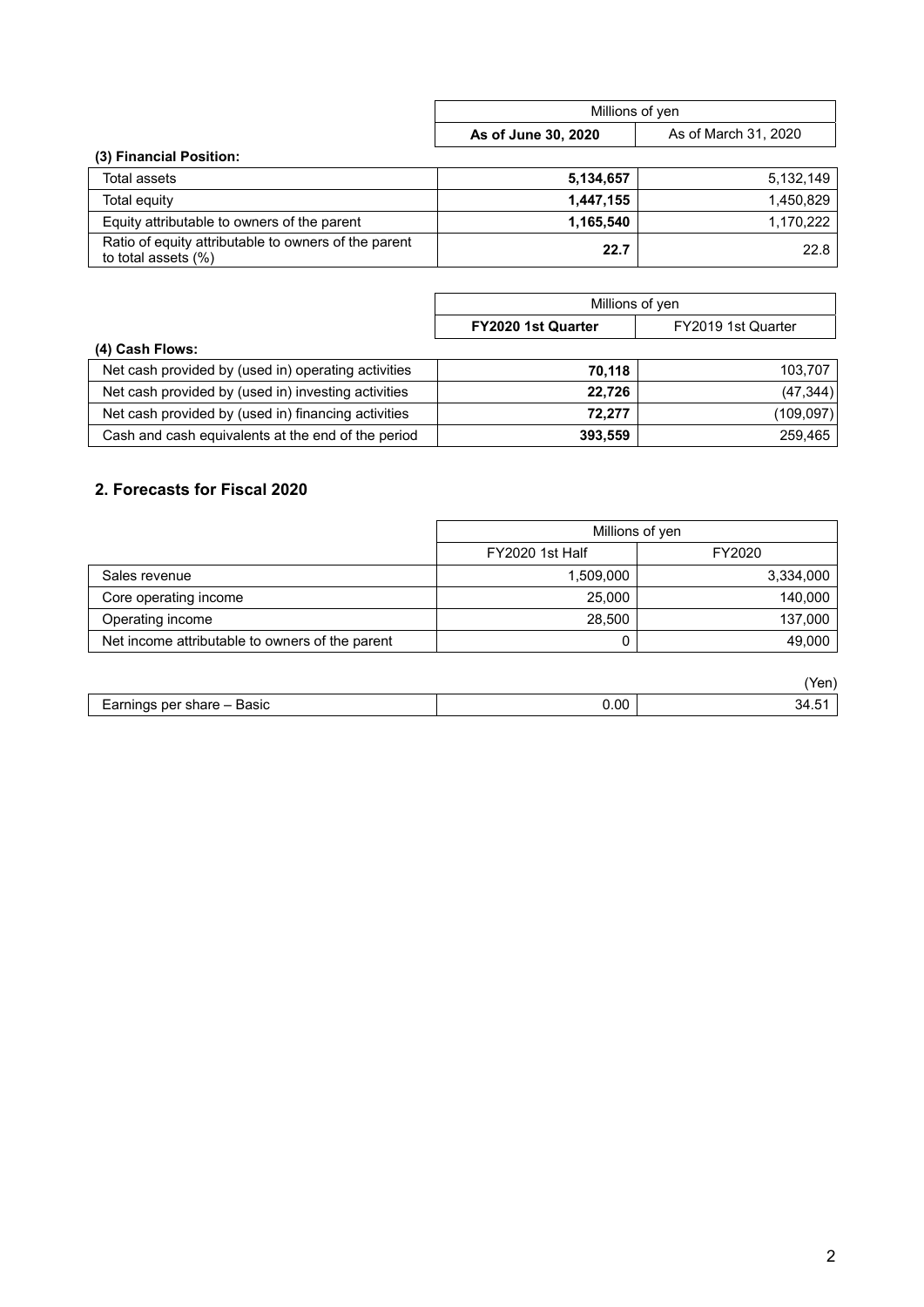### **3. Qualitative Information on Financial Results for the Term**

### **(1) Business Performance**

#### **Performance Overview**

During the first quarter of fiscal 2020 (April 1, through June 30, 2020), business conditions remained adverse for the Mitsubishi Chemical Holdings Group. This reflected stagnation of demand, particularly for automotive applications, as the COVID-19 pandemic constrained economic activity around the globe.

It was against this backdrop that sales revenue for the term decreased ¥193.7 billion, or 21.1%, to ¥722.7 billion. Core operating income dropped ¥55.1 billion, or 78.6%, to ¥15.0 billion. Operating income declined ¥46.2 billion, or 66.1%, to ¥23.7 billion. Income before taxes was down ¥46.2 billion, or 69.3%, to ¥20.4 billion. Net income attributable to owners of the parent fell ¥32.6 billion, or 86.3%, to ¥5.2 billion.

#### **Overview of Business Segments**

The overview of financial results by business segment for the first quarter of fiscal 2020 is shown below. Segment gains or losses are stated as core operating income, which excludes gains or losses from nonrecurring factors and including losses from business withdrawals, streamlining, and other factors.

*In the following sections, all comparisons are with the same period of the previous fiscal year unless stated otherwise.* 

#### **Performance Products Segment, Performance Products Domain**

Sales revenue decreased ¥51.4 billion, to ¥225.2 billion. Core operating income was down ¥9.5 billion, to ¥10.0 billion.

Functional products sales revenue declined. The drop reflected lackluster demand, principally in automotive applications, with sales volumes falling for high-performance engineering plastics and other offerings for advanced moldings and composites.

In performance chemicals, sales revenue decreased amid lower overall sales volumes for automobiles, including for performance polymers in advanced polymers. Another downside sales volume factor was the impact of scheduled maintenance and repairs for phenol-polycarbonate chain materials facilities in advanced polymers.

Core operating income decreased because of the impact of these scheduled maintenance and repairs and lower sales volumes for automobiles, including for high-performance engineering plastics for advanced moldings and composites, and performance polymers for advanced polymers.

A major initiative in the Performance Products segment during the first quarter of fiscal 2020 included: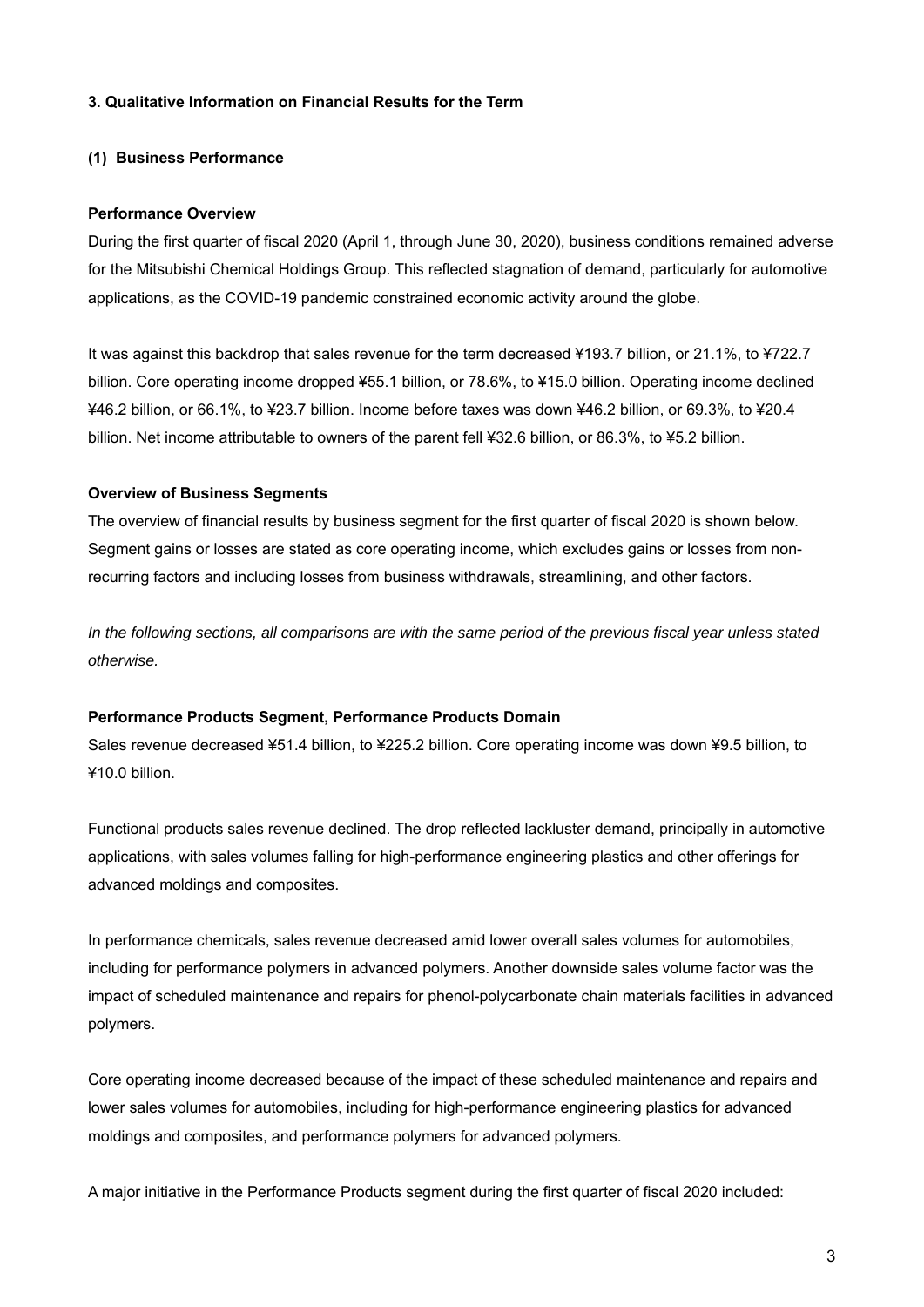In April 2020, Mitsubishi Chemical Corporation consolidated subsidiary Mitsubishi Chemical America, Inc. entered into a definitive agreement to acquire Gelest, Inc. The transaction is scheduled for completion by year-end. This purchase will enable Mitsubishi Chemical to broaden its customer solutions by combining its advanced technologies, business resources, and customer network with Gelest's capabilities. Gelest's key strengths include its advanced molecular design and compounding technologies in silicon compounds for contact lens materials, antimicrobials, and other materials, and the extensive use of the company's metal compounds for semiconductor precursors and other materials.

#### **Chemicals Segment, Industrial Materials Domain**

Sales revenue decreased ¥103.0 billion, to ¥181.1 billion. Core operating income was down ¥36.7 billion, to a loss of ¥16.1 billion.

In MMA, sales revenue declined amid weaker demand and a downturn in MMA monomer and other markets.

In petrochemicals, sales revenue decreased. This reflected lower sales volumes because of a greater impact from scheduled maintenance and repairs at the ethylene production facility, with sales prices declining owing to lower raw materials costs and other factors.

In carbon products, sales revenue was down because of lower sales prices as a result of reduced raw materials costs and a drop in sales volumes from declining in demand for coke and other offerings.

Core operating income was off mainly because market conditions deteriorated for MMA monomers and other offerings. Other factors included the greater impact of scheduled maintenance and repairs on petrochemicals, inventory valuation losses from lower raw materials costs, and a shrinking gap between raw materials and carbon product prices.

#### **Industrial Gases Segment, Industrial Materials Domain**

Sales revenue decreased ¥25.7 billion, to ¥182.9 billion. Core operating income was down ¥7.6 billion, to ¥13.5 billion.

In industrial gases, sales revenue and core operating income were down amid lower domestic and overseas demand, although demand for electronics-related gases remained strong.

### **Health Care Segment, Health Care Domain**

Sales revenue declined ¥7.7 billion, to ¥100.2 billion. Core operating income was down ¥0.5 billion, to ¥8.8 billion.

In pharmaceuticals, sales revenue decreased amid lower domestic sales prices for pharmaceuticals due to National Health Insurance drug price revisions and other factors. Core operating income was unchanged from the previous corresponding period, however, because constrained activities owing to the COVID-19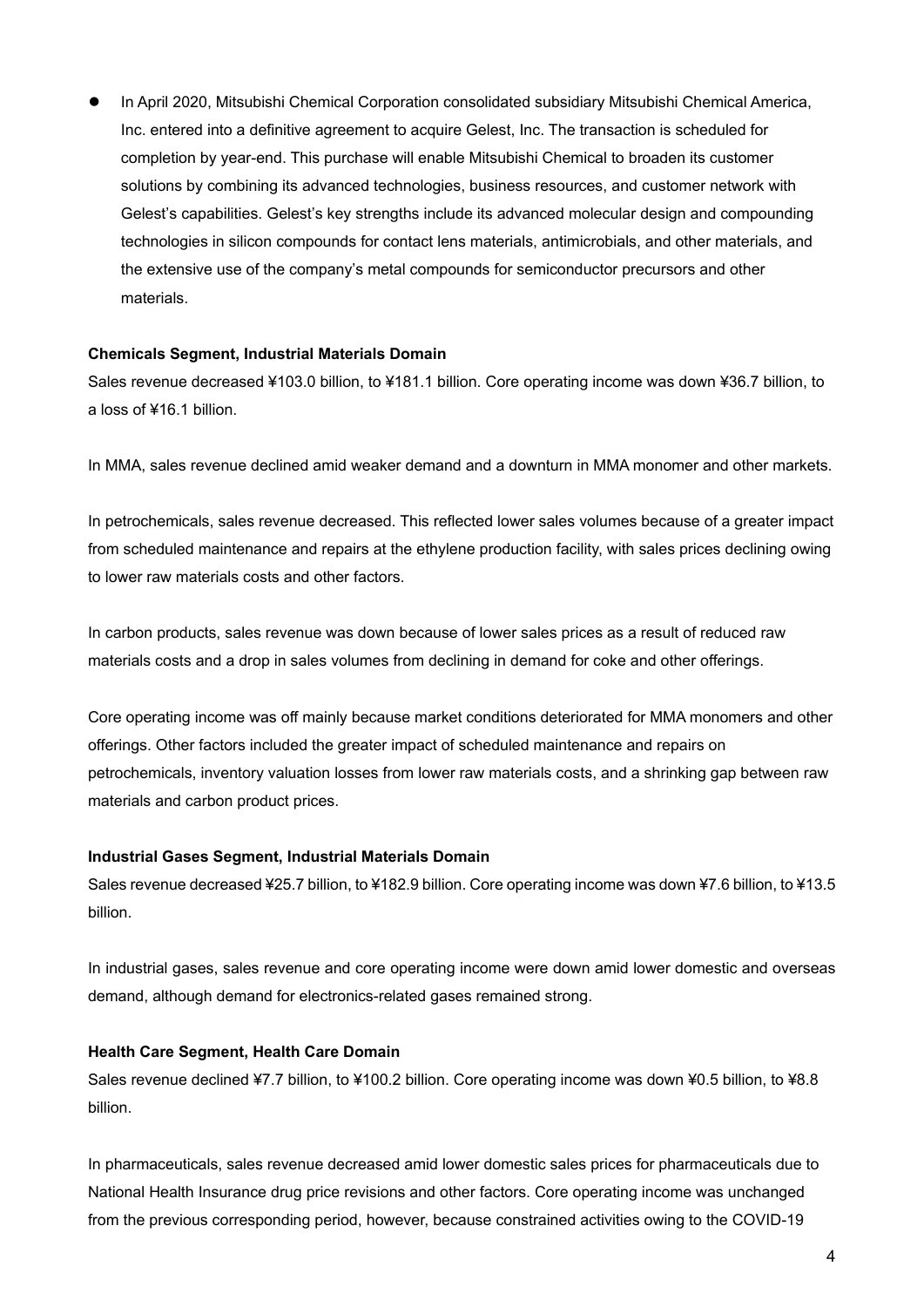pandemic suppressed spending on selling, general and administrative expenses, and research and development. The Company decided not to recognize some royalty revenue from Novartis Pharma for *Gilenya*, a treatment for multiple sclerosis, as sales revenue in accordance with IFRS No 15 (Revenue from Contracts with Customers), because arbitration proceedings started in February 2019 and were still ongoing during the first quarter of this fiscal year.

#### **Others**

Sales revenue decreased ¥5.9 billion, to ¥33.3 billion. Core operating income increased ¥0.1 billion, to ¥2.0 billion.

#### **(2) Financial Position**

Total assets at June 30, 2020 were up ¥2.6 billion from a year earlier, to ¥5,134.7 billion. This was due partly to efforts to secure cash and cash equivalents to cover unexpected circumstances in view of the pandemic. This outweighed such factor that trade receivables declined owing to lower sales revenue.

#### **(2) Explanation of Consolidated Financial Results Forecast and Other Forward-Looking Information**

The Company has maintained the consolidated earnings forecasts for the second quarter and full term that it announced on May 13, 2020. Its outlook stems from assumptions that the business climate will remain adverse and that it is unclear when the pandemic will abate. At the same time, the Company has factored in the risks of demand downturns for each business based on its anticipation of a recovery after the third quarter. The Company has not significantly changed the assumptions it made at the end of the first quarter.

#### **Forward-Looking Statements**

The forward-looking statements are based largely on the Company's expectations and information available as of the date hereof, and are subject to risks and uncertainties which may be beyond the Company's control. Actual results could differ materially due to numerous factors, including, without limitation, market conditions, and the impact of industry competition. The Company's stance on forward-looking statements is described on page [2] hereof.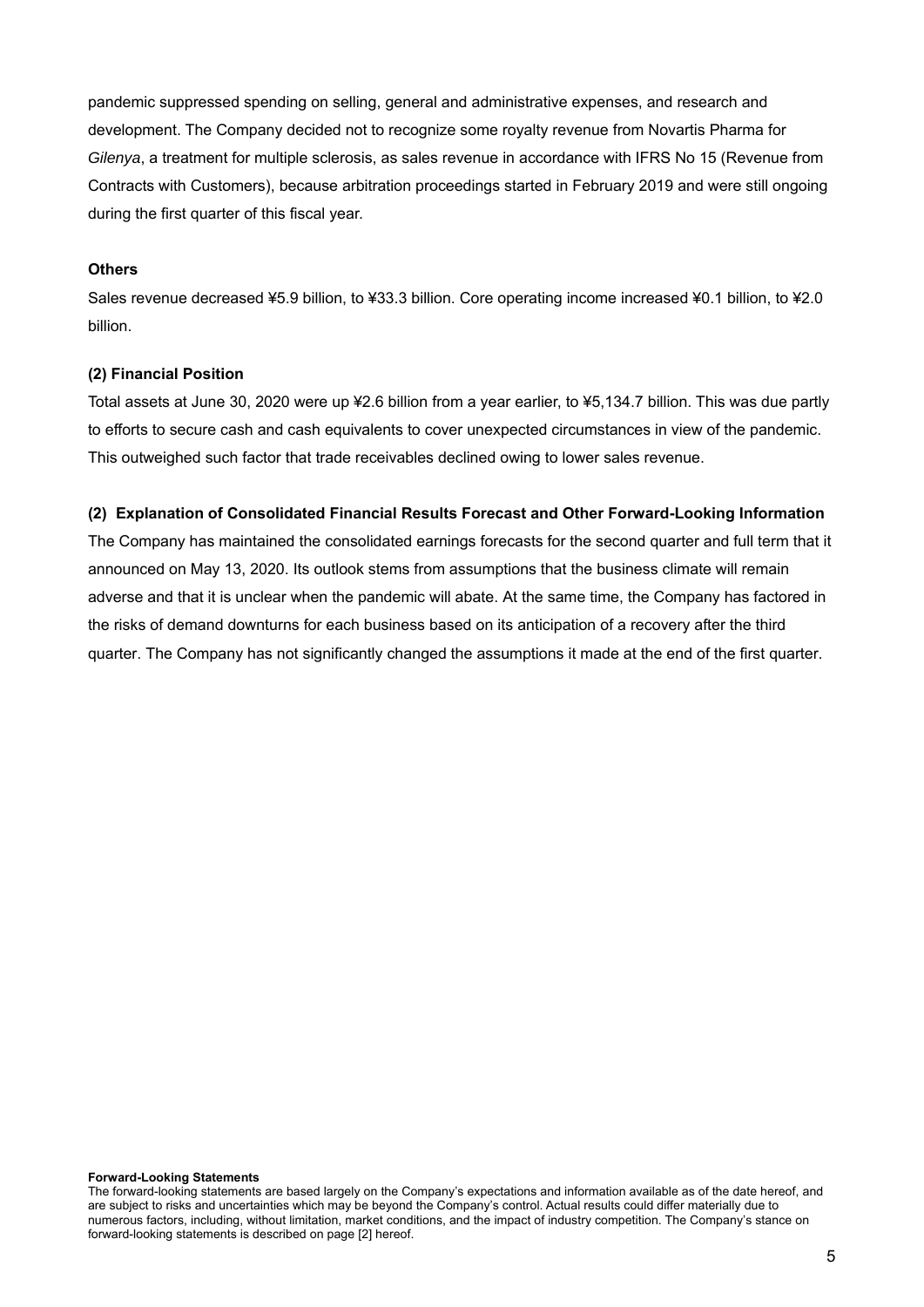# **Reference**

# **(1) Condensed Consolidated Statement of Profit or Loss**

Three months ended June 30, 2019 and 2020

|                                                  |                                        | (Millions of yen)                      |
|--------------------------------------------------|----------------------------------------|----------------------------------------|
|                                                  | Three months<br>ended June 30,<br>2019 | Three months<br>ended June 30,<br>2020 |
| <b>Continuing operations</b>                     |                                        |                                        |
| Sales revenue                                    | 916,357                                | 722,737                                |
| Cost of sales                                    | (655, 494)                             | (530, 925)                             |
| Gross profit                                     | 260,863                                | 191,812                                |
| Selling, general and administrative expenses     | (196, 898)                             | (176,061)                              |
| Other operating income                           | 5,889                                  | 11,165                                 |
| Other operating expenses                         | (5,008)                                | (3, 382)                               |
| Share of profit of associates and joint ventures | 5,032                                  | 188                                    |
| Operating income                                 | 69,878                                 | 23,722                                 |
| <b>Financial income</b>                          | 3,991                                  | 3,129                                  |
| Financial expenses                               | (7, 303)                               | (6, 443)                               |
| Income before taxes                              | 66,566                                 | 20,408                                 |
| Income taxes                                     | (18, 144)                              | (12, 177)                              |
| Net income from continuing operations            | 48,422                                 | 8,231                                  |
| <b>Discontinued operations</b>                   |                                        |                                        |
| Net income from discontinued operations          | 469                                    |                                        |
| Net income                                       | 48,891                                 | 8,231                                  |
| Net income attributable to                       |                                        |                                        |
| Owners of the parent                             | 37,849                                 | 5,170                                  |
| Non-controlling interests                        | 11,042                                 | 3,061                                  |
| Net income                                       | 48,891                                 | 8,231                                  |
| <b>Earnings per share</b>                        |                                        |                                        |
| Basic (Yen)                                      |                                        |                                        |
| Continuing operations                            | 26.33                                  | 3.64                                   |
| Discontinued operations                          | 0.33                                   |                                        |
| Total                                            | 26.66                                  | 3.64                                   |
| Diluted (Yen)                                    |                                        |                                        |
| Continuing operations                            | 24.26                                  | 3.39                                   |
| Discontinued operations                          | 0.30                                   |                                        |
| Total                                            | 24.56                                  | 3.39                                   |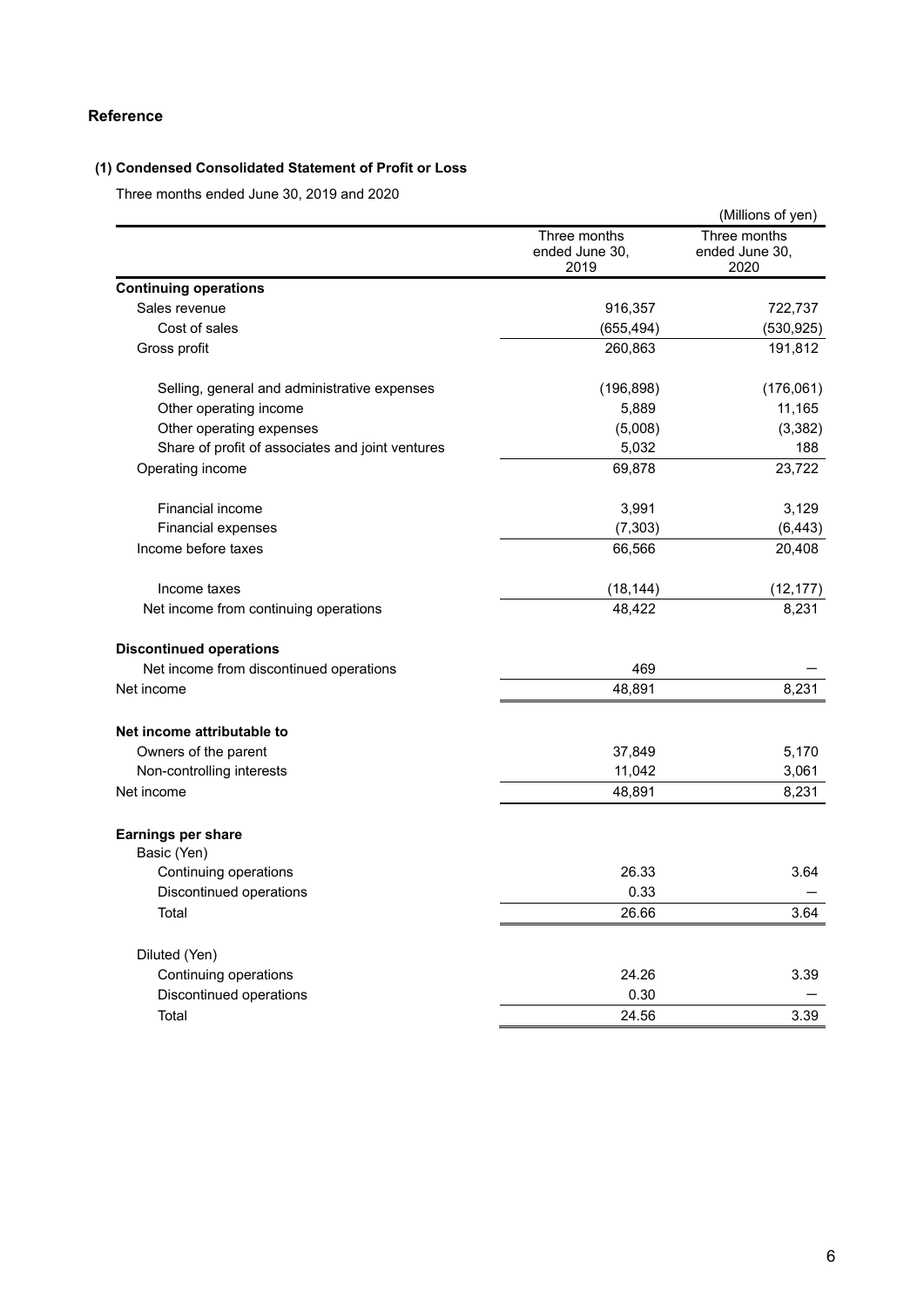# **(2) Condensed Consolidated Statement of Comprehensive Income**

Three months ended June 30, 2019 and 2020

|                                                                                                              |                                        | (Millions of yen)                      |
|--------------------------------------------------------------------------------------------------------------|----------------------------------------|----------------------------------------|
|                                                                                                              | Three months<br>ended June 30,<br>2019 | Three months<br>ended June 30,<br>2020 |
| Net income                                                                                                   | 48,891                                 | 8,231                                  |
| Other comprehensive income                                                                                   |                                        |                                        |
| Items that will not be reclassified to profit or loss                                                        |                                        |                                        |
| Net gain (loss) on revaluation of financial assets<br>measured at fair value                                 | (8,356)                                | (4, 496)                               |
| Remeasurements of defined benefit pensions plans                                                             | (642)                                  | 9,800                                  |
| Share of other comprehensive income(loss)<br>of associates and joint ventures for using<br>the equity method | (47)                                   | (79)                                   |
| Total items that will not be reclassified to profit or loss                                                  | (9,045)                                | 5,225                                  |
| Items that may be subsequently reclassified to<br>profit or loss                                             |                                        |                                        |
| Exchange differences on translation of<br>foreign operations                                                 | (36, 570)                              | 8,372                                  |
| Net gain (loss) on derivatives designated<br>as cash flow hedges                                             | (105)                                  | 117                                    |
| Share of other comprehensive income(loss)<br>of associates and joint ventures for using<br>the equity method | (2,661)                                | (584)                                  |
| Total items that may be subsequently reclassified<br>to profit or loss                                       | (39, 336)                              | 7,905                                  |
| Total other comprehensive income (net of tax)                                                                | (48, 381)                              | 13,130                                 |
| Total comprehensive income                                                                                   | 510                                    | 21,361                                 |
|                                                                                                              |                                        |                                        |
| Total comprehensive income attributable to                                                                   |                                        |                                        |
| Owners of the parent                                                                                         | 1,984                                  | 12,555                                 |
| Non-controlling interests                                                                                    | (1, 474)                               | 8,806                                  |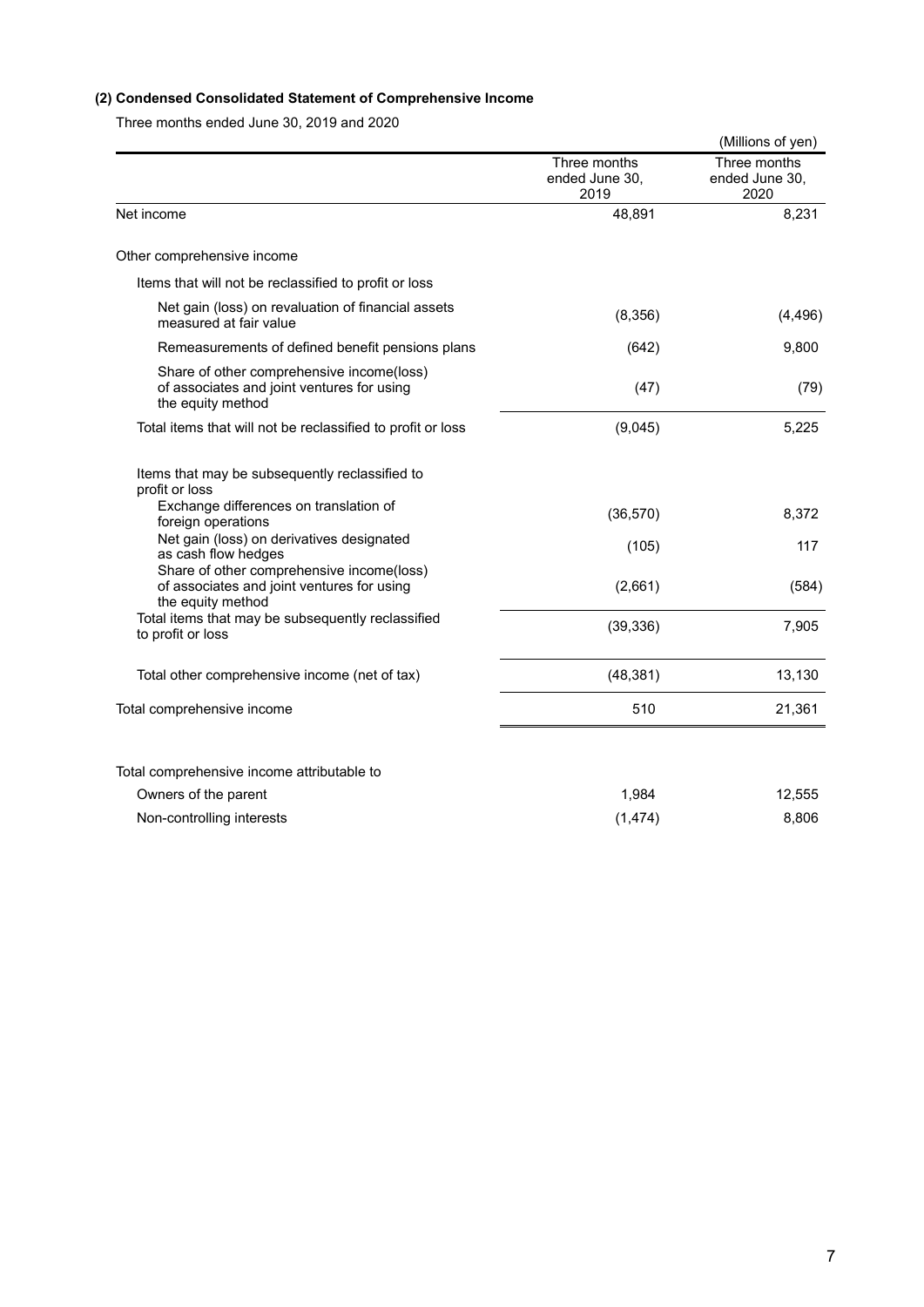# **(3) Condensed Consolidated Statement of Financial Position**

|                                                   |                | (Millions of yen) |
|---------------------------------------------------|----------------|-------------------|
|                                                   | March 31, 2020 | June 30, 2020     |
| Assets                                            |                |                   |
| <b>Current assets</b>                             |                |                   |
| Cash and cash equivalents                         | 228,211        | 393,559           |
| Trade receivables                                 | 698,516        | 621,426           |
| Inventories                                       | 606,505        | 594,701           |
| Other financial assets                            | 117,628        | 36,771            |
| Other current assets                              | 90,140         | 100,282           |
| Subtotal                                          | 1,741,000      | 1,746,739         |
| Assets held for sales                             | 8,281          | 12                |
| Total current assets                              | 1,749,281      | 1,746,751         |
| Non-current assets                                |                |                   |
| Property, plant and equipment                     | 1,742,216      | 1,748,954         |
| Goodwill                                          | 616,769        | 623,184           |
| Intangible assets                                 | 510,575        | 508,150           |
| Investments accounted for using the equity method | 169,958        | 168,077           |
| Other financial assets                            | 226,488        | 220,405           |
| Other non-current assets                          | 42,813         | 46,452            |
| Deferred tax assets                               | 74,049         | 72,684            |
| Total non-current assets                          | 3,382,868      | 3,387,906         |
| <b>Total assets</b>                               | 5,132,149      | 5,134,657         |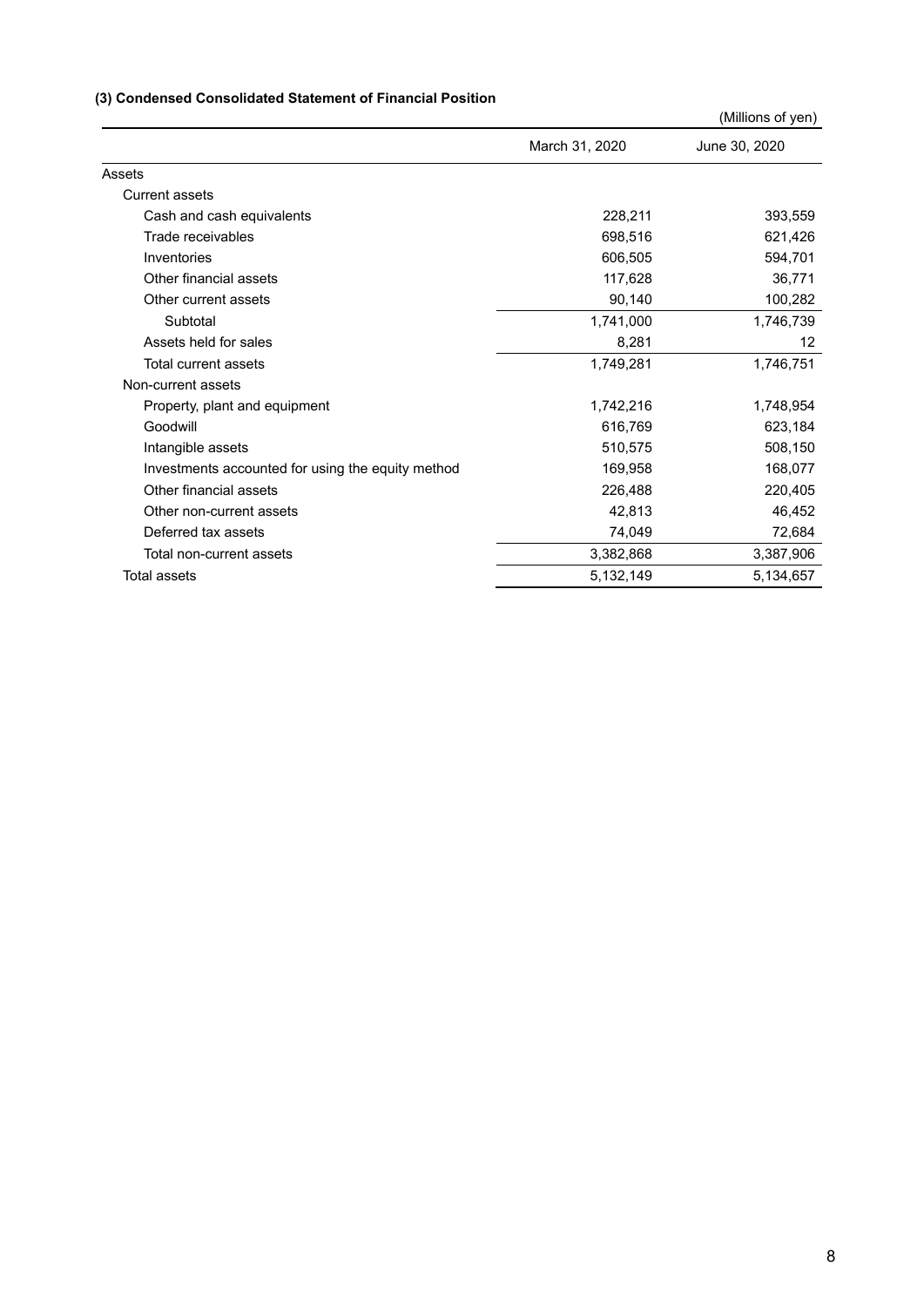|                                                            |                | (Millions of yen) |
|------------------------------------------------------------|----------------|-------------------|
|                                                            | March 31, 2020 | June 30, 2020     |
| Liabilities                                                |                |                   |
| <b>Current liabilities</b>                                 |                |                   |
| Trade payables                                             | 398,061        | 334,756           |
| Bonds and borrowings                                       | 727,307        | 885,560           |
| Income tax payable                                         | 19,287         | 18,058            |
| Other financial liabilities                                | 359,540        | 232,967           |
| Provisions                                                 | 7,968          | 8,631             |
| Other current liabilities                                  | 122,575        | 120,236           |
| Subtotal                                                   | 1,634,738      | 1,600,208         |
| Liabilities directly associated with assets held for sales | 1,761          |                   |
| <b>Total current liabilities</b>                           | 1,636,499      | 1,600,208         |
| Non-current liabilities                                    |                |                   |
| Bonds and borrowings                                       | 1,555,947      | 1,598,606         |
| Other financial liabilities                                | 88,533         | 88,556            |
| Retirement benefit liabilities                             | 125,611        | 116,839           |
| Provisions                                                 | 31,893         | 31,088            |
| Other non-current liabilities                              | 80,840         | 87,482            |
| Deferred tax liabilities                                   | 161,997        | 164,723           |
| Total non-current liabilities                              | 2,044,821      | 2,087,294         |
| <b>Total liabilities</b>                                   | 3,681,320      | 3,687,502         |
| Equity                                                     |                |                   |
| Common stock                                               | 50,000         | 50,000            |
| Additional paid-in capital                                 | 176,715        | 176,390           |
| Treasury stock                                             | (63, 485)      | (63, 432)         |
| Retained earnings                                          | 1,071,260      | 1,069,167         |
| Other components of equity                                 | (64, 268)      | (66, 585)         |
| Equity attributable to owners of the parent                | 1,170,222      | 1,165,540         |
| Non-controlling interests                                  | 280,607        | 281,615           |
| <b>Total equity</b>                                        | 1,450,829      | 1,447,155         |
| Total liabilities and equity                               | 5,132,149      | 5,134,657         |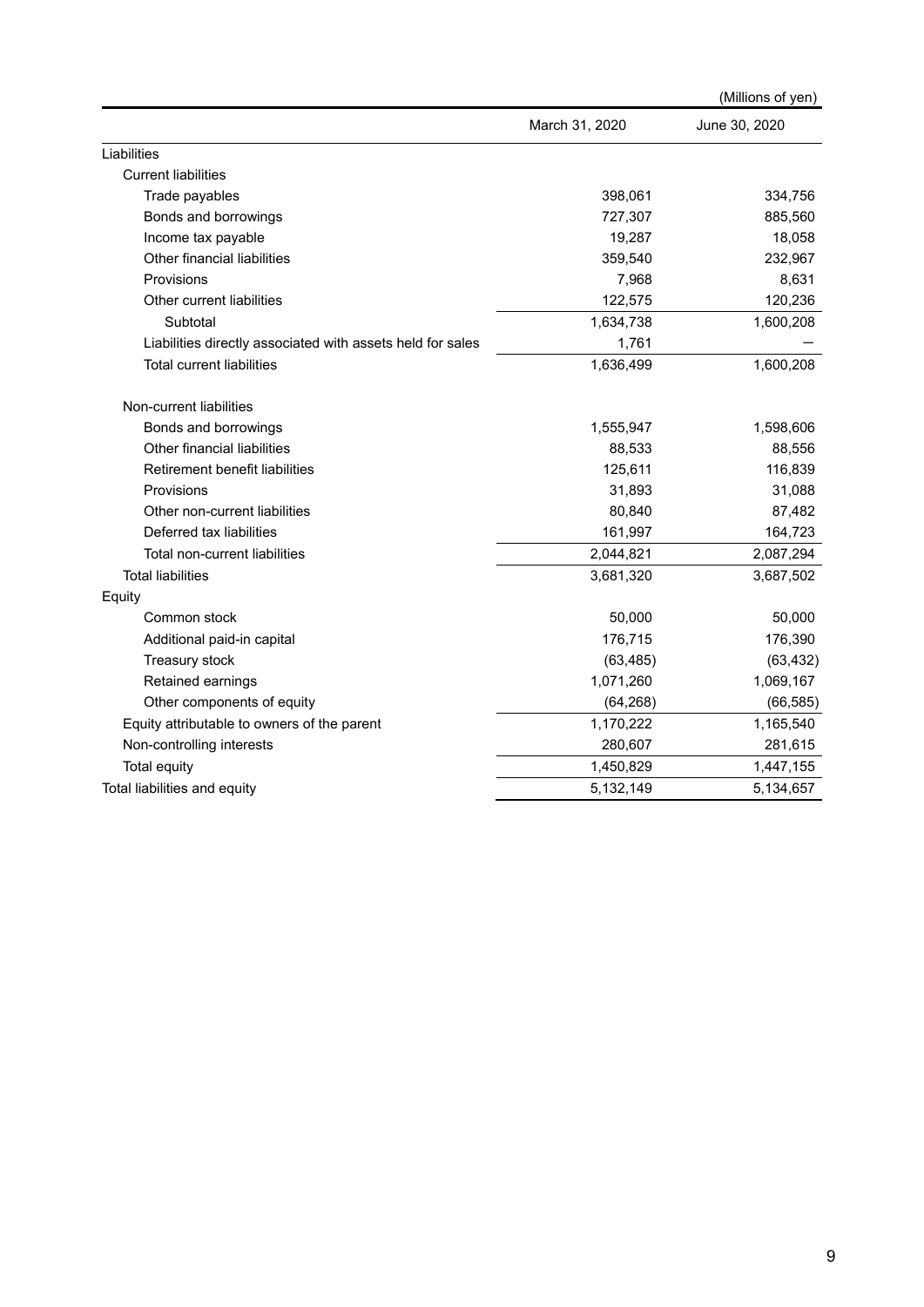# **(4) Condensed Consolidated Statement of Changes in Equity**

Three months ended June 30, 2019

|                                                                  |                 |                                  |                   | (Millions of yen)    |
|------------------------------------------------------------------|-----------------|----------------------------------|-------------------|----------------------|
|                                                                  | Common<br>stock | Additional<br>paid-in<br>capital | Treasury<br>stock | Retained<br>earnings |
| Balance at April 1, 2019                                         | 50,000          | 321,477                          | (63, 560)         | 1,073,873            |
| Net income                                                       |                 |                                  |                   | 37,849               |
| Other comprehensive income                                       |                 |                                  |                   |                      |
| Total comprehensive income                                       |                 |                                  |                   | 37,849               |
| Purchase of treasury stock                                       |                 |                                  | (5)               |                      |
| Disposal of treasury stock                                       |                 | (14)                             | 15                |                      |
| Cash dividends                                                   |                 |                                  |                   | (28, 398)            |
| Share-based payment transactions                                 |                 | 77                               |                   |                      |
| Share-based payment transactions<br>of subsidiaries              |                 |                                  |                   |                      |
| Changes in interests in subsidiaries                             |                 | (783)                            |                   |                      |
| Business combinations or business<br>divestitures                |                 | 2,198                            |                   |                      |
| Changes in scope of consolidation                                |                 |                                  |                   | 351                  |
| Transfer from other components<br>of equity to retained earnings |                 |                                  |                   | (874)                |
| Total transactions with owners                                   |                 | 1,478                            | 10                | (28, 921)            |
| Balance at June 30, 2019                                         | 50,000          | 322,955                          | (63, 550)         | 1,082,801            |

|                                                                  | Other components of equity                                                                  |                                                                   |                                                                          |                                                                              |           |                                                      |                                  |                     |
|------------------------------------------------------------------|---------------------------------------------------------------------------------------------|-------------------------------------------------------------------|--------------------------------------------------------------------------|------------------------------------------------------------------------------|-----------|------------------------------------------------------|----------------------------------|---------------------|
|                                                                  | Net gain<br>(loss) on<br>revaluation<br>of financial<br>assets<br>measured<br>at fair value | Remeasure-<br>ments of<br>defined<br>benefit<br>pensions<br>plans | Exchange<br>differences<br>on<br>translation<br>of foreign<br>operations | Net gain<br>(loss) on<br>derivatives<br>designated<br>as cash flow<br>hedges | Total     | Equity<br>attributable<br>to owners of<br>the parent | Non-<br>controlling<br>interests | Total<br>equity     |
| Balance at April 1, 2019                                         | 51,500                                                                                      |                                                                   | (55, 530)                                                                | 187                                                                          | (3,843)   | 1,377,947                                            | 647,907                          | 2,025,854           |
| Net income<br>Other comprehensive income                         | (6,788)                                                                                     | (927)                                                             | (28, 018)                                                                | (132)                                                                        | (35, 865) | 37,849<br>(35, 865)                                  | 11,042<br>(12, 516)              | 48,891<br>(48, 381) |
| Total comprehensive income                                       | (6,788)                                                                                     | (927)                                                             | (28,018)                                                                 | (132)                                                                        | (35, 865) | 1,984                                                | (1, 474)                         | 510                 |
| Purchase of treasury stock<br>Disposal of treasury stock         |                                                                                             |                                                                   |                                                                          |                                                                              |           | (5)<br>1                                             |                                  | (5)<br>1            |
| Cash dividends<br>Share-based payment transactions               |                                                                                             |                                                                   |                                                                          |                                                                              |           | (28, 398)<br>77                                      | (14, 953)                        | (43, 351)<br>77     |
| Share-based payment transactions<br>of subsidiaries              |                                                                                             |                                                                   |                                                                          |                                                                              |           |                                                      | 3                                | 3                   |
| Changes in interests in subsidiaries                             |                                                                                             |                                                                   |                                                                          |                                                                              |           | (783)                                                | (576)                            | (1, 359)            |
| Business combinations or business<br>divestitures                |                                                                                             |                                                                   |                                                                          |                                                                              | -         | 2.198                                                | 3,292                            | 5,490               |
| Changes in scope of consolidation                                |                                                                                             |                                                                   |                                                                          |                                                                              |           | 351                                                  | 476                              | 827                 |
| Transfer from other components<br>of equity to retained earnings | (53)                                                                                        | 927                                                               |                                                                          |                                                                              | 874       |                                                      |                                  |                     |
| Total transactions with owners                                   | (53)                                                                                        | 927                                                               |                                                                          |                                                                              | 874       | (26, 559)                                            | (11, 758)                        | (38, 317)           |
| Balance at June 30, 2019                                         | 44,659                                                                                      |                                                                   | (83, 548)                                                                | 55                                                                           | (38, 834) | 1,353,372                                            | 634,675                          | 1,988,047           |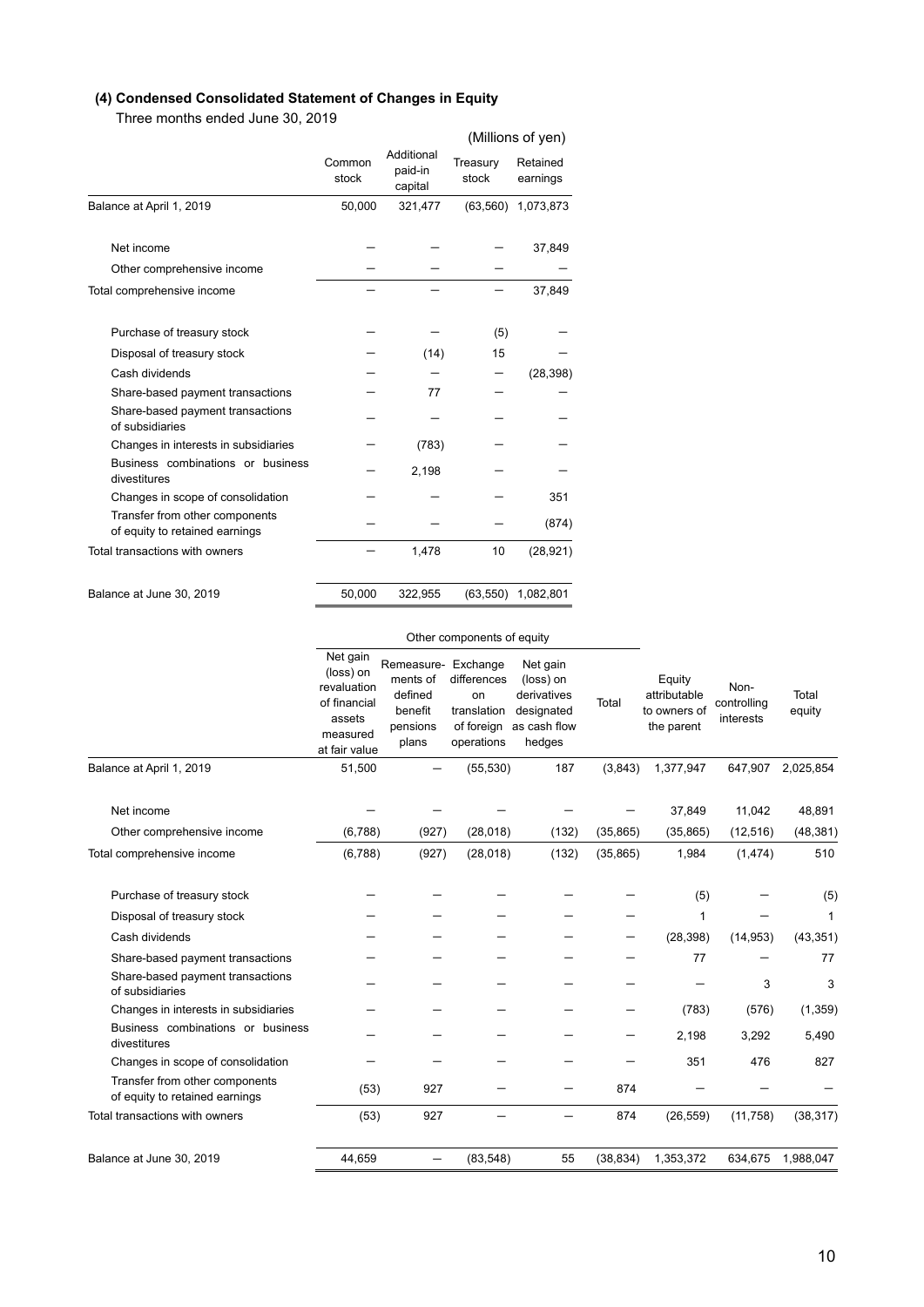# Three months ended June 30, 2020

|                                                                  |                 |                                  |                   | (Millions of yen)    |
|------------------------------------------------------------------|-----------------|----------------------------------|-------------------|----------------------|
|                                                                  | Common<br>stock | Additional<br>paid-in<br>capital | Treasury<br>stock | Retained<br>earnings |
| Balance at April 1, 2020                                         | 50,000          | 176,715                          |                   | (63,485) 1,071,260   |
| Net income                                                       |                 |                                  |                   | 5,170                |
| Other comprehensive income                                       |                 |                                  |                   |                      |
| Total comprehensive income                                       |                 |                                  |                   | 5,170                |
| Purchase of treasury stock                                       |                 |                                  | (2)               |                      |
| Disposal of treasury stock                                       |                 | 8                                | 55                |                      |
| Cash dividends                                                   |                 |                                  |                   | (17, 045)            |
| Share-based payment transactions                                 |                 | (105)                            |                   |                      |
| Changes in interests in subsidiaries                             |                 | (228)                            |                   |                      |
| Changes in scope of consolidation                                |                 |                                  |                   | 80                   |
| Transfer from other components<br>of equity to retained earnings |                 |                                  |                   | 9,702                |
| Total transactions with owners                                   |                 | (325)                            | 53                | (7, 263)             |
| Balance at June 30, 2020                                         | 50,000          | 176,390                          |                   | (63,432) 1,069,167   |

|                                                                  | Other components of equity                                                                  |                                                                   |                                                                          |                                                                              |           |                                                      |                                  |                 |
|------------------------------------------------------------------|---------------------------------------------------------------------------------------------|-------------------------------------------------------------------|--------------------------------------------------------------------------|------------------------------------------------------------------------------|-----------|------------------------------------------------------|----------------------------------|-----------------|
|                                                                  | Net gain<br>(loss) on<br>revaluation<br>of financial<br>assets<br>measured<br>at fair value | Remeasure-<br>ments of<br>defined<br>benefit<br>pensions<br>plans | Exchange<br>differences<br>on<br>translation<br>of foreign<br>operations | Net gain<br>(loss) on<br>derivatives<br>designated<br>as cash flow<br>hedges | Total     | Equity<br>attributable<br>to owners of<br>the parent | Non-<br>controlling<br>interests | Total<br>equity |
| Balance at April 1, 2020                                         | 38,335                                                                                      |                                                                   | (102, 773)                                                               | 170                                                                          | (64, 268) | 1,170,222                                            | 280.607                          | 1,450,829       |
| Net income                                                       |                                                                                             |                                                                   |                                                                          |                                                                              |           | 5,170                                                | 3,061                            | 8,231           |
| Other comprehensive income                                       | (5,550)                                                                                     | 9,751                                                             | 3,090                                                                    | 94                                                                           | 7,385     | 7,385                                                | 5,745                            | 13,130          |
| Total comprehensive income                                       | (5,550)                                                                                     | 9,751                                                             | 3,090                                                                    | 94                                                                           | 7,385     | 12,555                                               | 8,806                            | 21,361          |
| Purchase of treasury stock                                       |                                                                                             |                                                                   |                                                                          |                                                                              |           | (2)                                                  |                                  | (2)             |
| Disposal of treasury stock                                       |                                                                                             |                                                                   |                                                                          |                                                                              |           | 63                                                   |                                  | 63              |
| Cash dividends                                                   |                                                                                             |                                                                   |                                                                          |                                                                              | –         | (17, 045)                                            | (5,262)                          | (22, 307)       |
| Share-based payment transactions                                 |                                                                                             |                                                                   |                                                                          |                                                                              |           | (105)                                                |                                  | (105)           |
| Changes in interests in subsidiaries                             |                                                                                             |                                                                   |                                                                          |                                                                              |           | (228)                                                | (2, 482)                         | (2,710)         |
| Changes in scope of consolidation                                |                                                                                             |                                                                   |                                                                          |                                                                              |           | 80                                                   | (54)                             | 26              |
| Transfer from other components<br>of equity to retained earnings | 49                                                                                          | (9,751)                                                           |                                                                          |                                                                              | (9,702)   |                                                      |                                  |                 |
| Total transactions with owners                                   | 49                                                                                          | (9,751)                                                           |                                                                          |                                                                              | (9,702)   | (17, 237)                                            | (7, 798)                         | (25, 035)       |
| Balance at June 30, 2020                                         | 32,834                                                                                      |                                                                   | (99, 683)                                                                | 264                                                                          | (66, 585) | 1,165,540                                            | 281,615                          | 1,447,155       |

11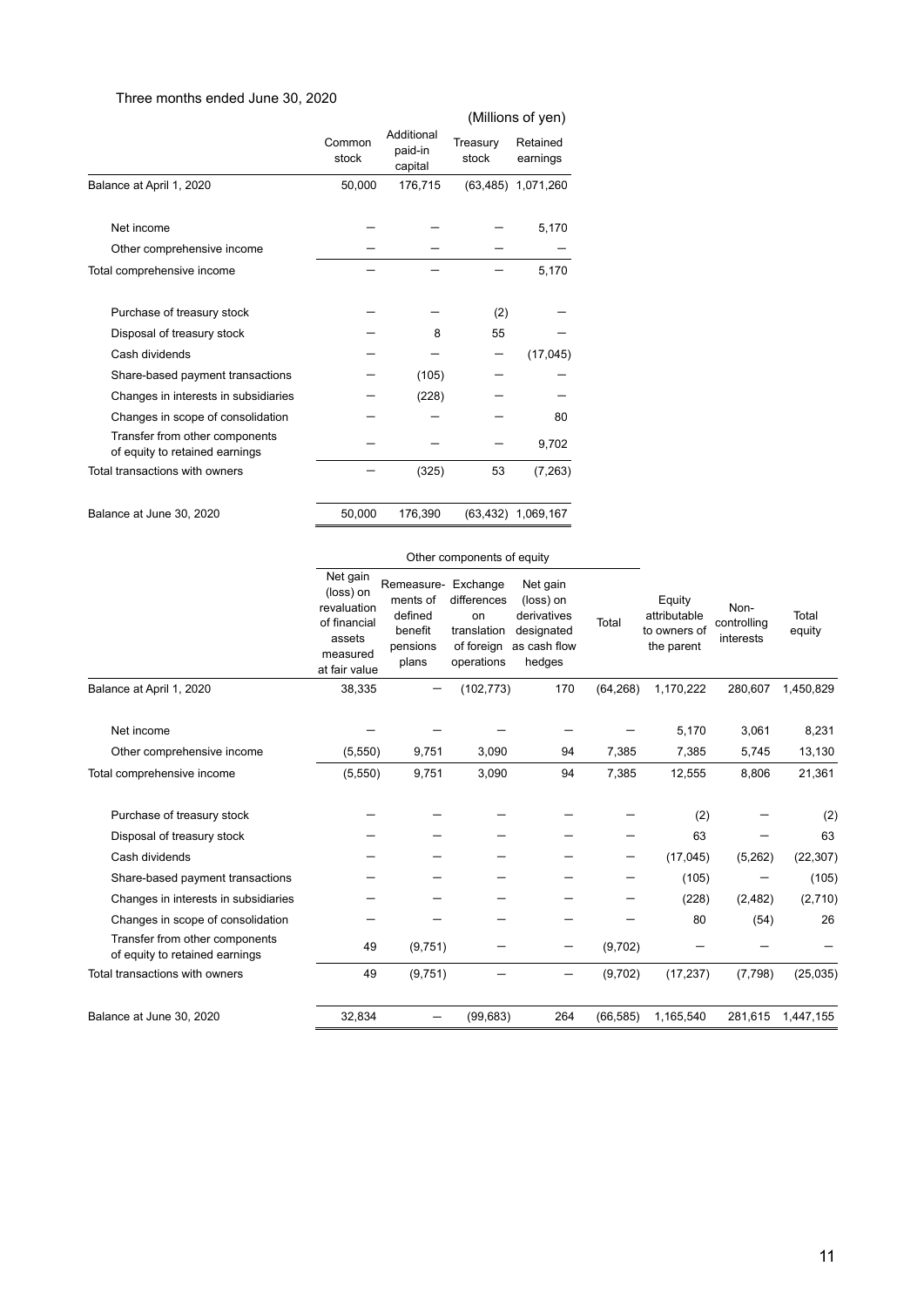# **(5) Condensed Consolidated Statement of Cash Flow**

Three months ended June 30, 2019 and 2020

|                                                                          |                                        | (Millions of yen)                      |
|--------------------------------------------------------------------------|----------------------------------------|----------------------------------------|
|                                                                          | Three months<br>ended June 30,<br>2019 | Three months<br>ended June 30,<br>2020 |
| Cash flows from operating activities                                     |                                        |                                        |
| Income before taxes                                                      | 66,566                                 | 20,408                                 |
| Income before taxes from discontinued operations                         | 680                                    |                                        |
| Depreciation and amortization                                            | 59,640                                 | 59,576                                 |
| Share of profit of associates and joint ventures                         | (5,032)                                | (188)                                  |
| Interest and dividend income                                             | (3,908)                                | (2,977)                                |
| Interest expenses                                                        | 6,460                                  | 5,949                                  |
| (Increase) decrease in trade receivables                                 | 40,520                                 | 79,627                                 |
| (Increase) decrease in inventories                                       | (5, 174)                               | 12,563                                 |
| Increase (decrease) in trade payables                                    | (18, 338)                              | (65, 235)                              |
| Increase (decrease) in retirement benefit assets and<br>liabilities, net | 1,122                                  | 1,238                                  |
| Other                                                                    | (10, 398)                              | (27,030)                               |
| Subtotal                                                                 | 132,138                                | 83,931                                 |
| Interest received                                                        | 647                                    | 492                                    |
| Dividends received                                                       | 13,983                                 | 8,778                                  |
| Interest paid                                                            | (6,611)                                | (6, 547)                               |
| Income tax (paid) received, net                                          | (36, 450)                              | (16, 536)                              |
| Net cash provided by (used in) operating activities                      | 103,707                                | 70,118                                 |
| Cash flows from investing activities                                     |                                        |                                        |
| Purchase of property, plant and equipment                                | (54, 735)                              | (58, 686)                              |
| Proceeds from sales of property, plant and equipment                     | 1,626                                  | 12,508                                 |
| Purchase of intangible assets                                            | (1, 313)                               | (1,849)                                |
| Purchase of other financial assets                                       | (115, 355)                             | (1, 104)                               |
| Proceeds from sales/redemption of other financial assets                 | 125,102                                | 65,155                                 |
| Net cash outflow on acquisition of subsidiaries                          | (1,429)                                | (3)                                    |
| Proceeds from sales of investments in subsidiaries                       | 1,015                                  | 1,886                                  |
| Net (Increase) decrease of time deposits                                 | (564)                                  | 5,289                                  |
| Other                                                                    | (1,691)                                | (470)                                  |
| Net cash provided by (used in) investing activities                      | (47, 344)                              | 22,726                                 |